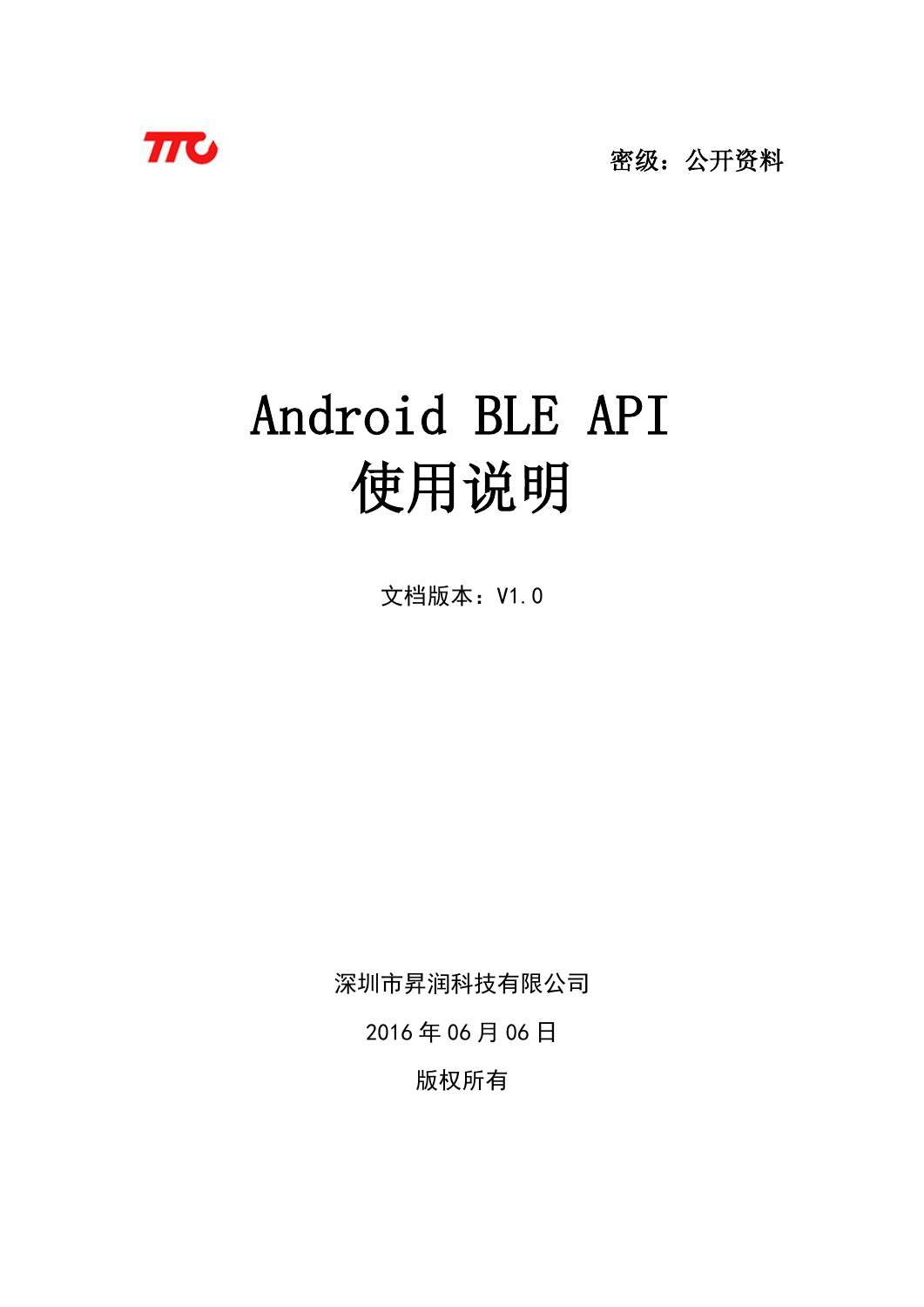| 版本 | 修订日期             | 修订人 | 审稿人 | 修订内容 |
|----|------------------|-----|-----|------|
|    | $2016 - 06 - 06$ | 贾捷飞 | 张眼  | 初版发布 |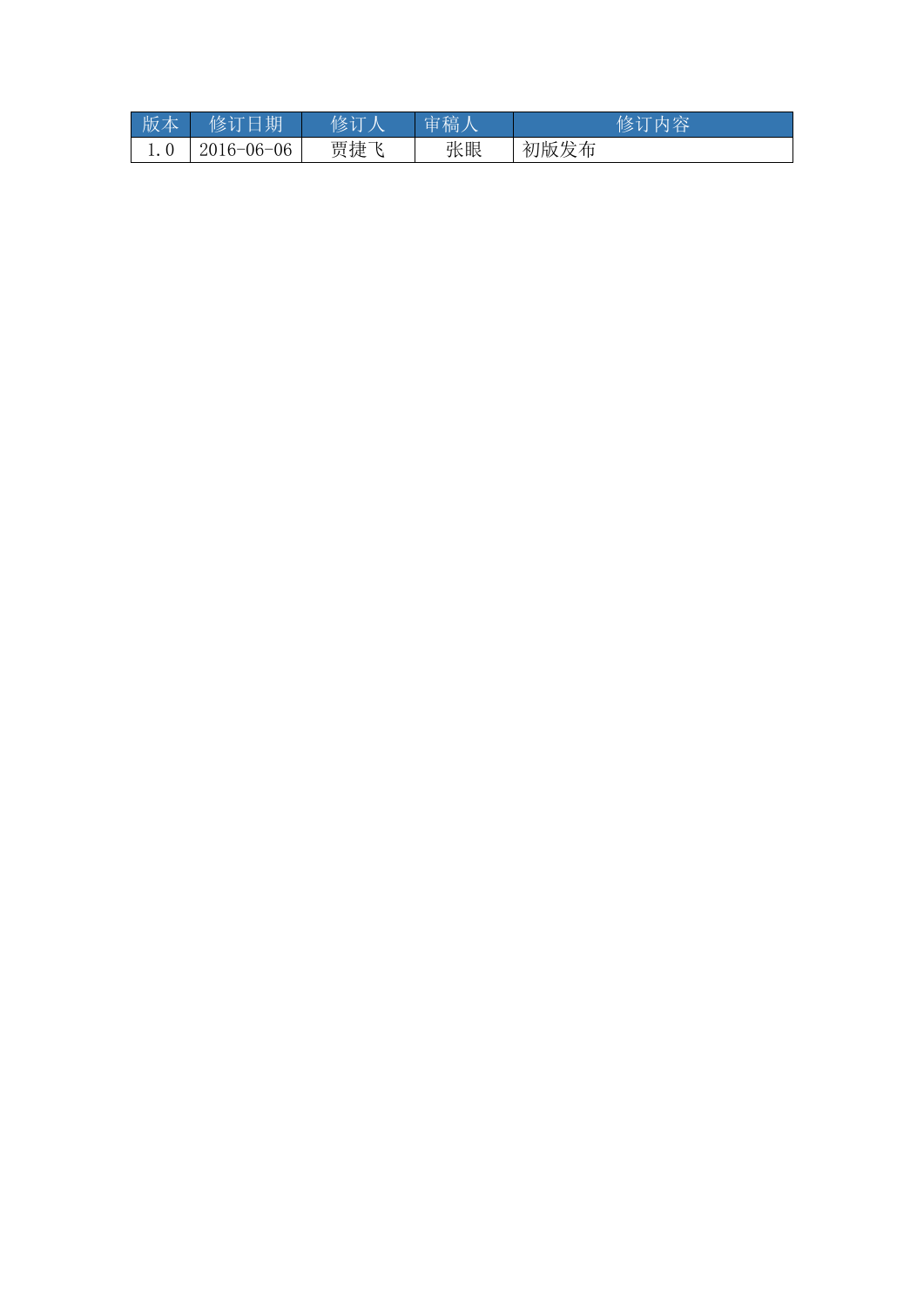

## Android BLE API 使用说明

#### $\mathbf{H}%$ 录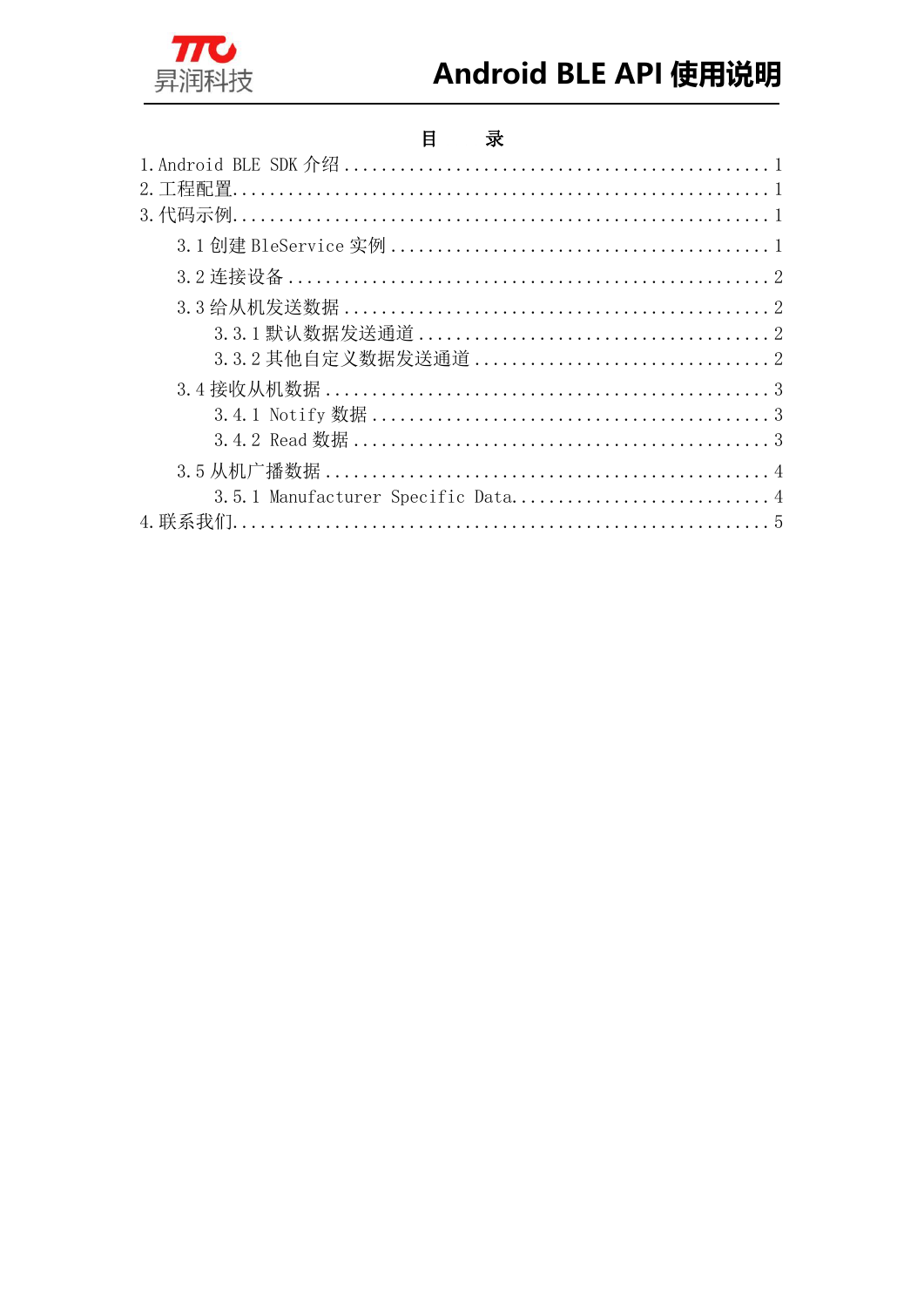

#### <span id="page-3-0"></span>1.Android BLE SDK 介绍

AndroidBLE doc V1.0.9

**BLE API DEMO** 

 $\|$  libs

Ĵ

m AndroidBLE API使用说明.pdf

- 1) AndroidBLE\_doc\_V1.0.9 为 API 文档;
- 2) BLE\_API\_DEMO 为示例代码;
- 3) libs 目录下的文件是需要添加的库文件。

<span id="page-3-1"></span>

2)Android 从 4.3 开始支持 BLE,所以需在 AndroidManifest.xml 中添加如下 配置:

<uses-sdk android:minSdkVersion="18" />

<uses-permission android:name="android.permission.BLUETOOTH" />

<uses-permission android:name = android.permission.BLUETOOTH\_ADMIN" />

3)蓝牙功能需要用到一个关键服务 BleService,需在 AndroidManifest.xml 中添 加如下配置:

<service android:name="com.ble.ble.BleService"

```
android:enabled="true" android:exported="false" />
```
#### <span id="page-3-2"></span>3.代码示例

<span id="page-3-3"></span>

| 3.1 创建 BleService 实例                                                      |  |  |  |  |
|---------------------------------------------------------------------------|--|--|--|--|
| private BleService mLeService;                                            |  |  |  |  |
| <b>private final</b> ServiceConnection $conn = new ServiceConnection()$ { |  |  |  |  |
|                                                                           |  |  |  |  |
| Coverride                                                                 |  |  |  |  |
| <b>public void</b> onServiceDisconnected(ComponentName name) {            |  |  |  |  |
| $leService = null$ :                                                      |  |  |  |  |
|                                                                           |  |  |  |  |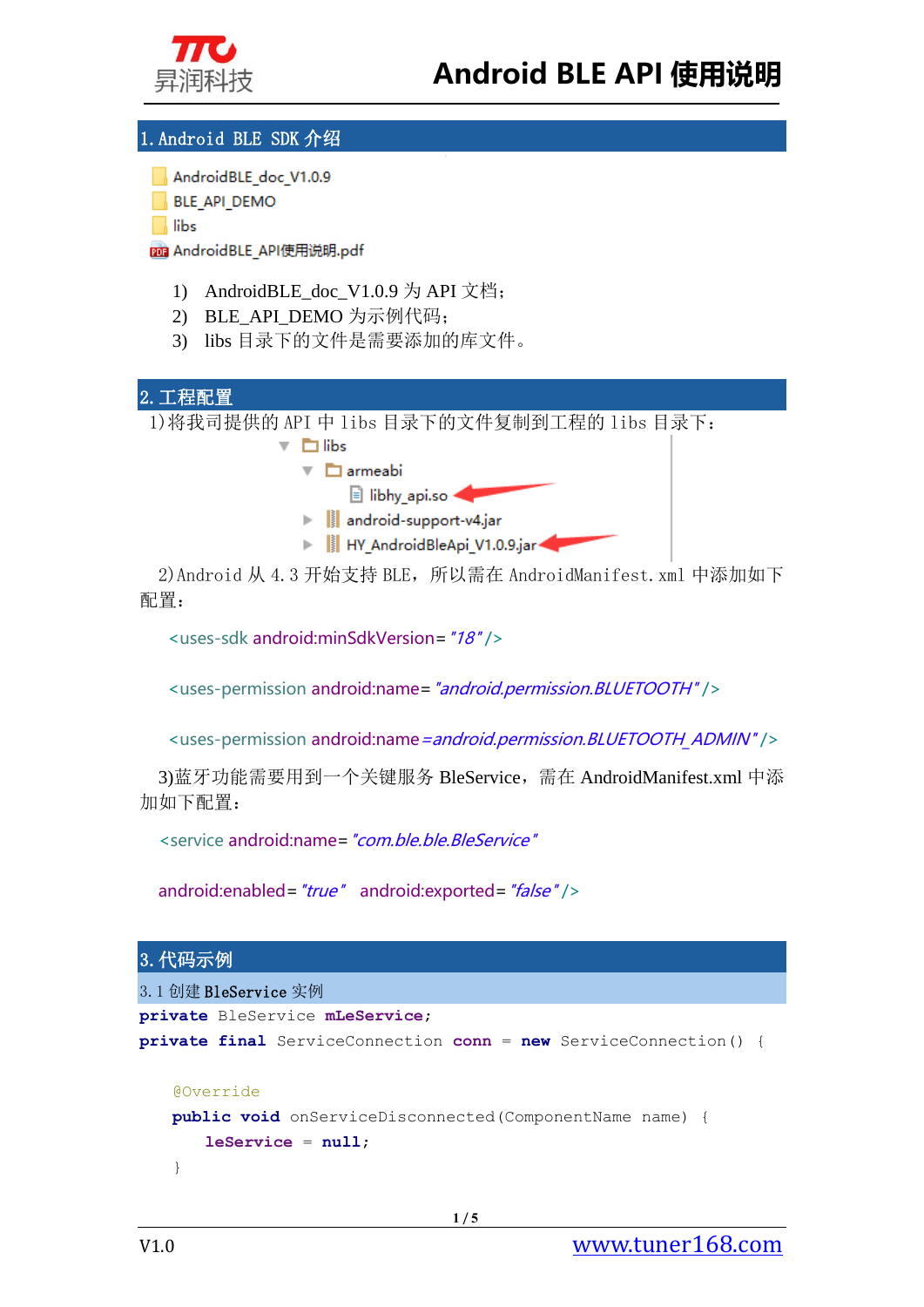

Ĵ

 @Override **public void** onServiceConnected(ComponentName name, IBinder service) { // BleCallBack 是个关键参数,后面会提到 **mLeService** = ((BleService.LocalBinder) service).getService(**mBleCallBack**); // 必须调用初始化函数 **mLeService**.initialize(); } }; // Activity 绑定服务 bindService(**new** Intent(**this**, BleService.**class**), **conn**, *BIND\_AUTO\_CREATE*);

#### <span id="page-4-0"></span>3.2 连接设备

```
mLeService.connect(mac,false);
参数 1: 从机的蓝牙地址;
参数 2:断线后是否重新连接。
```
#### <span id="page-4-1"></span>3.3 给从机发送数据

```
3.3.1 默认数据发送通道
   默认的数据发送通道为 1000 服务下的 1001 通道:
   mLeService.send(mac,value,true);
   参数 1: 从机的蓝牙地址;
   参数 2: 发送的数据, 可以是 16 进制字符串或者 byte 数组
   参数 3: 我们的模组分加密跟不加密两种, true 表示加密发送数据, 最多发
  送 17 字节, false 表示不加密发送数据, 最多可发送 20 字节。
3.3.2 其他自定义数据发送通道
   非默认通道可按下面的代码进行发送,以服务 2000, 通道 2001 为例:
BluetoothGatt gatt = mLeService.getBluetoothGatt(mac);
BluetoothGattService service = 
gatt.getService(UUID.fromString("00002000-0000-1000-8000-00805f9b
34fb"));
BluetoothGattCharacteristic characteristic = 
service.getCharacteristic(UUID.fromString("00002001-0000-1000-800
0-00805f9b34fb"));
byte[] value = {(byte) 0xaa, (byte) 0xbb, (byte) 0xcc};
mLeService.send(gatt, characteristic, value, true);
```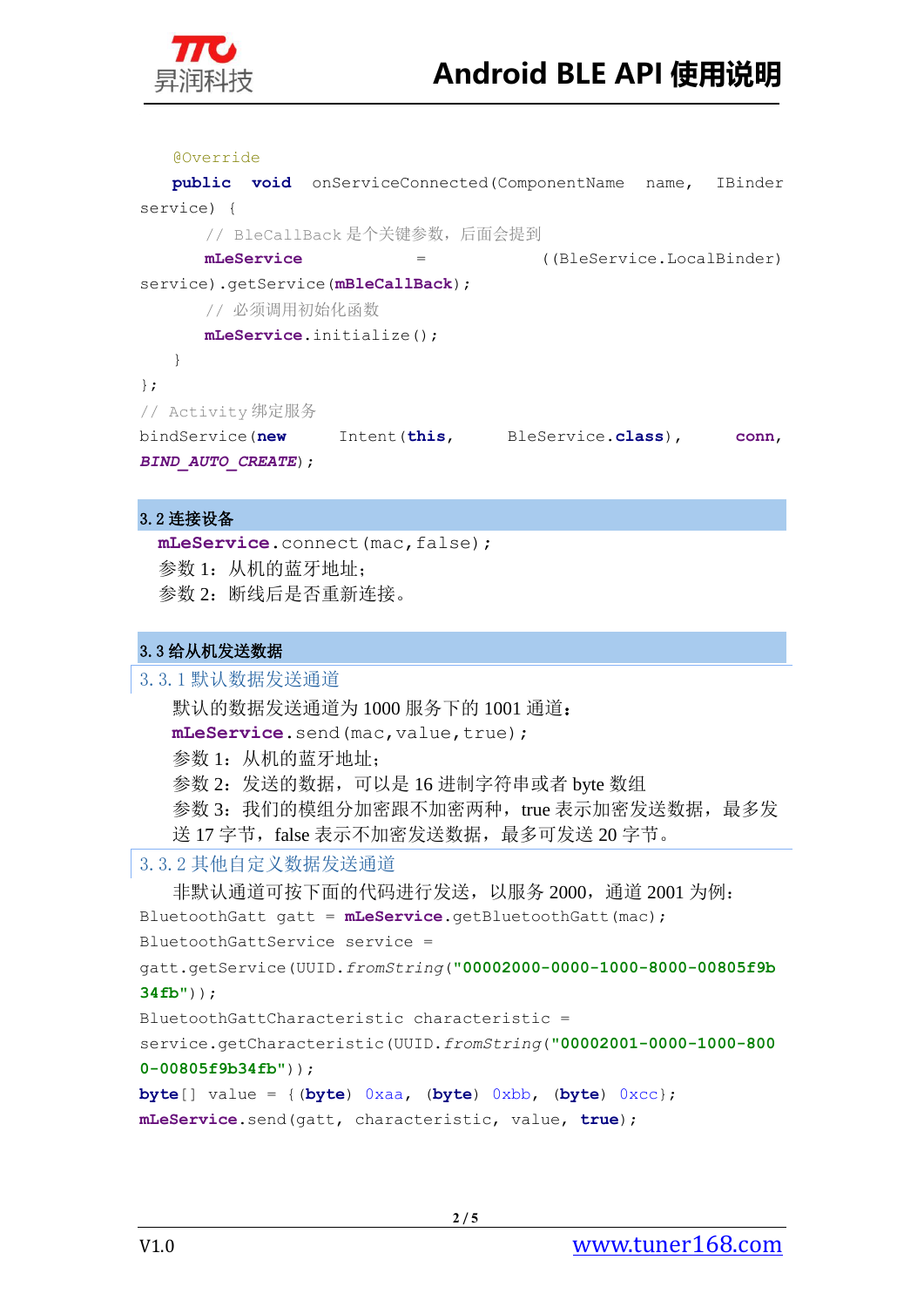

#### <span id="page-5-0"></span>3.4 接收从机数据

Ĵ

从机数据的接收有两种方式,一种是 Notify, 另一种是 Read

#### <span id="page-5-1"></span>3.4.1 Notify 数据

这种方式是主机实时被动接收从机数据,需要在 BleCallBack 的 onServicesDiscovered()触发后打开 notify。我司模组程序默认服务 1000 下的 1002 通道, API 内部代码会打开 notify, 如果需要打开其他通道的 notify, 以服务 2000, 通道 2002 为例,步骤如下:

BluetoothGatt gatt = **mLeService**.getBluetoothGatt(mac);

```
BluetoothGattService service =
```
gatt.getService(UUID.*fromString*(**"00002000-0000-1000-8000-00805f9b 34fb"**));

BluetoothGattCharacteristic character =

service.getCharacteristic(UUID.*fromString*(**"00002002-0000-1000-800**

**0-00805f9b34fb"**));

// 打开 notify, 如要关闭 notify, 参数 3 改为 false 即可

**mLeService**.setCharacteristicNotification(gatt, character,true);

Notify 数据都是在 BleCallBack 的 onCharacteristicChanged(mac, characteristic) 回调函数中接收:

```
 // uuid 区分数据来自哪个通道
UUID charUuid = characteristic.getUuid();
 // 接收到的数据
 byte[] data = characteristic.getValue();
```
#### <span id="page-5-2"></span>3.4.2 Read 数据

这种方式是主机主动向从机索要数据,主机索要一次,从机返回一次,下面 以服务 2000,通道 2003 为例:

```
BluetoothGatt gatt = mLeService.getBluetoothGatt(mac);
BluetoothGattService service =
```
gatt.getService(UUID.*fromString*(**"00002000-0000-1000-8000- 00805f9b34fb"**));

```
BluetoothGattCharacteristic characteristic =
```
service.getCharacteristic(UUID.*fromString*(**"00002003-0000- 1000-8000-00805f9b34fb"**));

gatt.readCharacteristic(characteristic);

Read 数据都是在 BleCallBack 的 onCharacteristicRead(mac, characteristic, status)回调函数中接收:

```
if (status == BluetoothGatt.GATT_SUCCESS) {
```

```
 // 成功接收到 read 数据
```

```
 // uuid 区分数据来自哪个通道
```

```
UUID charUuid = characteristic.getUuid();
```

```
 // 接收到的数据
```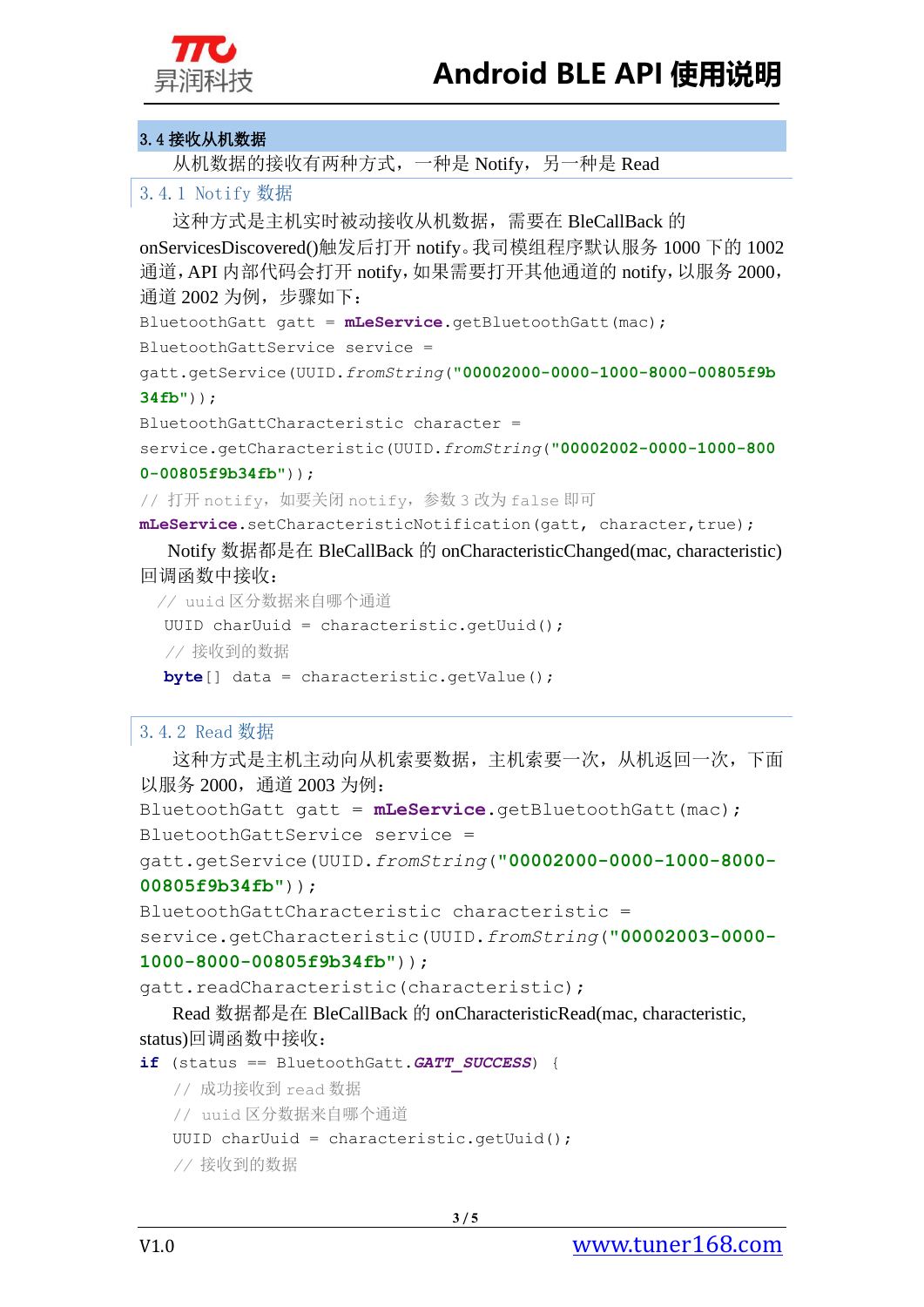

```
byte[] data = characteristic.getValue();
```
}

Ĵ

#### <span id="page-6-0"></span>3.5 从机广播数据

从 1.0.7 开始, 支持解析广播数据, app 扫描的时候会得到一个类型为 byte 数组的参数 scanRecord:

LeScanRecord record = LeScanRecord.*parseFromBytes*(scanRecord); 可以通过 record 获取广播中的信息,目前支持: Advertise Flags,Local Name, Service UUID, Service Data, Tx Power Level, Manufacturer Specific Data, Slave Connection Interval Range。

record.getBytes()即可获得原始的广播数据(即扫描时得到的 scanRecord)。

#### <span id="page-6-1"></span>3.5.1 Manufacturer Specific Data

```
我司的某些产品,会在广播数据中附带一些信息,一般是以厂商数据出现,
标准的厂商数据格式是:厂商 id(2 字节, 低字节在前, 高字节在后)+厂商数据,
而且可以有多个厂商数据,我司产品一般只有一条厂商数据,如果想得到原始的
厂商数据,可以按照如下步骤:
List<byte[]> rawDataList = new ArrayList<byte[]>();
SparseArray<byte[]> mfrData = record.getManufacturerSpecificData();
for (int i = 0; i < m frData.size(); i^{++}) {
    int id = mfrData.keyAt(i);
  byte[] data = mfrData.get(id);
   byte[] rawData = new byte[2 + data.length];//单条原始的厂商数据
   rawData[0] = (byte) (id & 0xff);
   rawData[1] = (byte) ((id>>8) & 0xff);
   System.arraycopy(data, 0, rawData, 2, data.length);
   rawDataList.add(rawData);
}
```